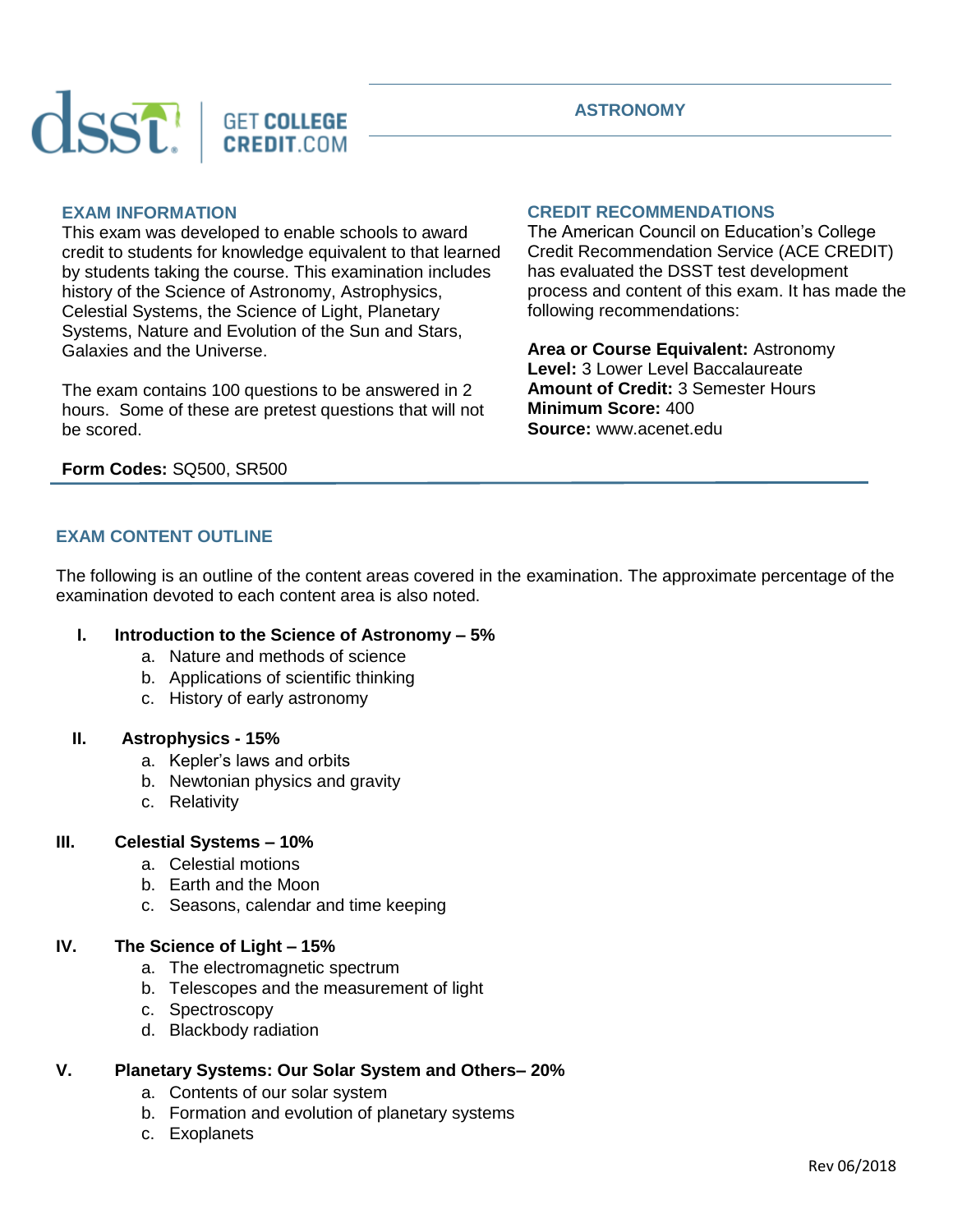d. Habitability and life in the Universe

# **VI. The Sun and Stars: Nature and Evolution – 15%**

- a. Our Star, the Sun
- b. Properties and classification of stars
- c. Birth, life and death of stars
- d. Nuclear fusion and the origin of the elements

## **VII. Galaxies – 10%**

- a. Our Galaxy: The Milky Way
- b. Classification and structure of galaxies
- c. Measuring Cosmic Distances

# **VIII. The Universe: Contents, Structure, and Evolution – 10%**

- a. Galaxy clusters and large-scale structure
- b. The Big Bang and Hubble's law
- c. The evolution and fate of the Universe
- d. Dark matter and dark energy

# **REFERENCES**

Below is a list of reference publications that were either used as a reference to create the exam, or were used as textbooks in college courses of the same or similar title at the time the test was developed. You may reference either the current edition of these titles or textbooks currently used at a local college or university for the same class title. It is recommended that you reference more than one textbook on the topics outlined in this fact sheet.

You should begin by checking textbook content against the content outline provided before selecting textbooks that cover the test content from which to study.

Sources for study material are suggested but not limited to the following:

- 1. Arny, T. and Schneider S. (2017). *Introduction to Astronomy.* McGraw-Hill Higher Education, 8th edition.
- 2. Bennett, J. O., Donahue, M.O., Schneider, N. and Voit, M. (2017). *The Cosmic Perspective.* Pearson. 8<sup>th</sup> edition.
- 3. Chaisson, E. and McMillan, S. (2017). *Astronomy: A Beginner's Guide to the Universe*. Pearson, 8th edition.
- 4. Fraknoi, A, Morrison, K. and Sidney, C. (2016). Astronomy. 12<sup>th</sup> Media Services.
- 5. Freedman, R., Geller, R., Kaufmann, W.J. (2015). *Universe*. 10<sup>th</sup> edition.
- 6. Kay, L., Blumenthal, G. and Palen, S. (2016). 21st Century Astronomy. W.W. Nortan & Company. 5<sup>th</sup> edition.
- 7. Seeds, M. and Backman, D. (2016). *Foundations of Astronomy*. Cengage Learning, 13th edition.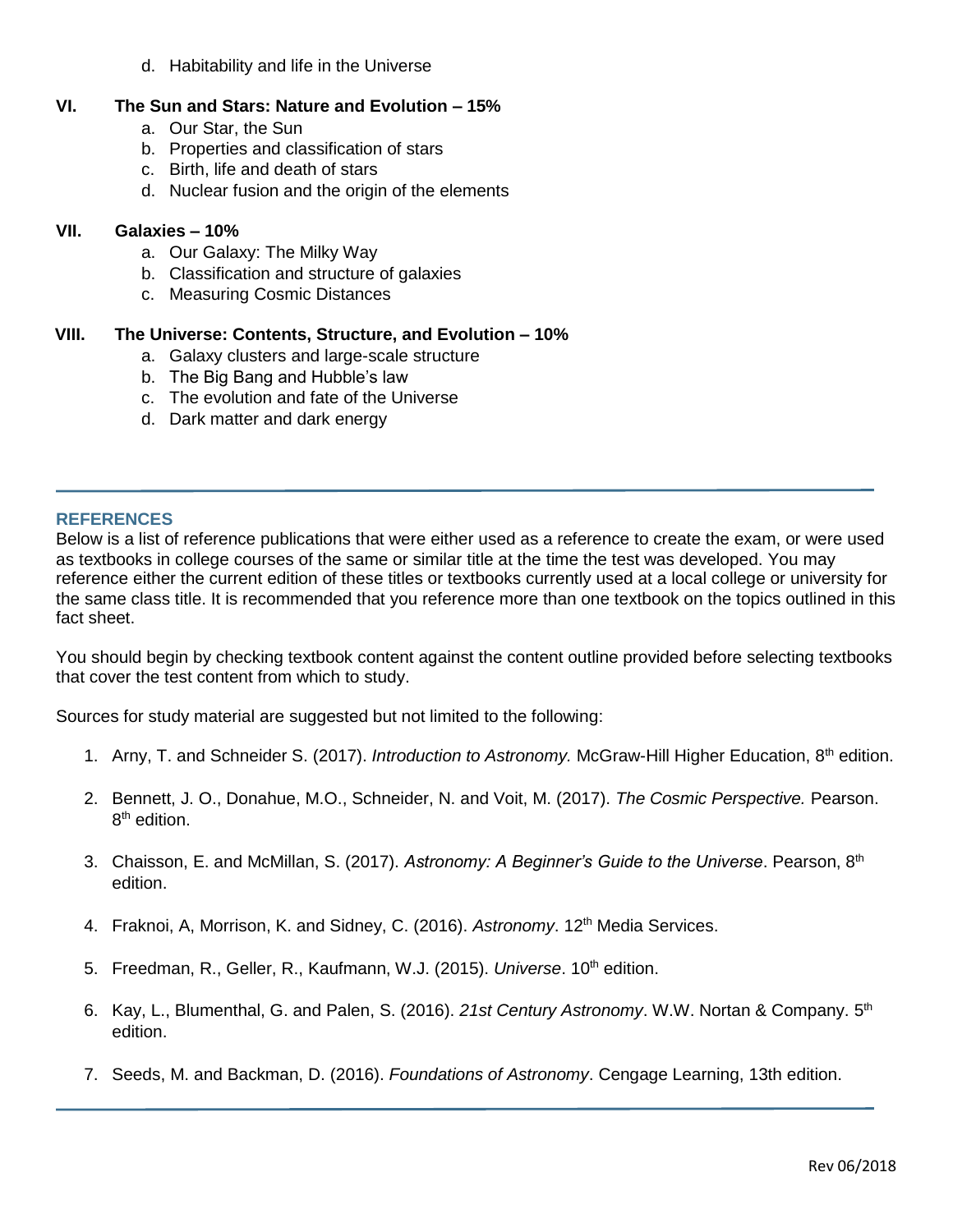## **SAMPLE QUESTIONS**

All test questions are in a multiple-choice format, with one correct answer and three incorrect options. The following are samples of the types of questions that may appear on the exam.

- 1. In the northern hemisphere, the vernal equinox is the position occupied by the Sun on the first day of
	- a. summer
	- b. fall
	- c. spring
	- d. winter
- 2. Which of the following is the best illustration of Newton's third law?
	- a. A skater coasting across the ice
	- b. The spinning of a top
	- c. The swinging of a pendulum
	- d. The recoil of a shotgun
- 3. The energy in the interior of a white dwarf is transported outward in the same fashion as the energy is transmitted
	- a. in an airplane shockwave
	- b. from an electric oven
	- c. from a hot-air furnace
	- d. from tip to handle of a hot poker
- 4. The most important advantage of a large telescope aperture is that it
	- a. allows a large amount of radiation to be collected
	- b. gives a higher magnification of the objects observed
	- c. is less affected by the trembling of the Earth's atmosphere
	- d. produces a larger diffraction ring when distant stars are observed
- 5. Which of the following statements is true about the steady-state cosmology?
	- a. It explains the isotropic nature of the remnant radiation from a giant fireball.
	- b. It appears to violate the law of conservation of matter in empty space.
	- c. It predicts a negative value for the Hubble Constant.
	- d. It explains the galactic red shifts as gravitational effects.
- 6. The bending of rays of light as they pass from one transparent medium into another is called
	- a. Reflection
	- b. Diffraction
	- c. Dispersion
	- d. Refraction
- 7. Which of the following planets has been observed to have extensive Van Allen belts similar to those of Earth?
	- a. Mercury
	- b. Mars
	- c. Jupiter
	- d. Venus
- 8. At the present time in the Sun's lifetime, the major source of the Sun's energy lies in
	- a. electron-proton collisions
	- b. gravitational contraction
	- c. nuclear fusion